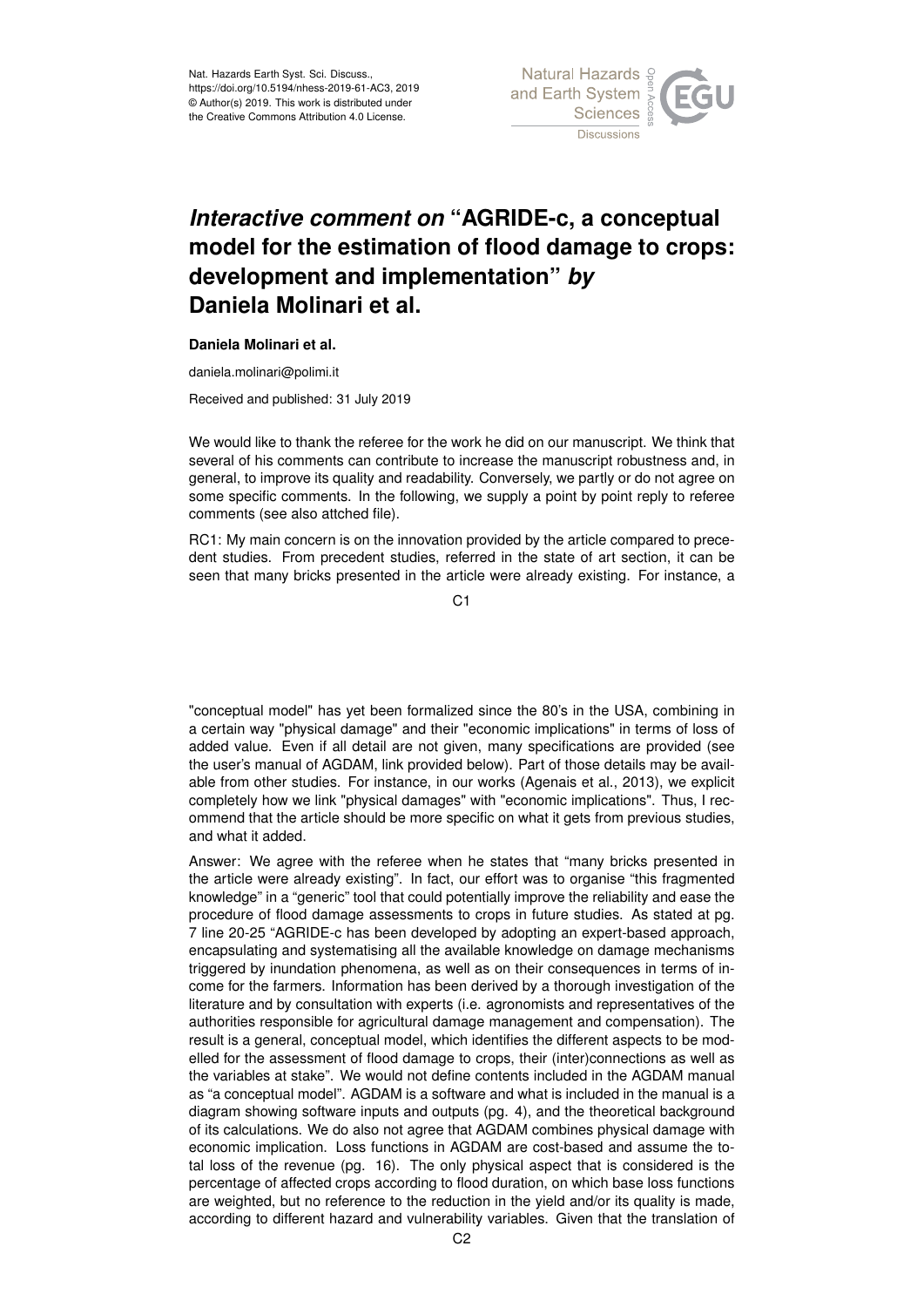physical damage into monetary terms can be challenging and not univocal, we strongly support the implementation of both a physical and an economic model. In fact, the distinction/link between physical and economic damage is present in several past works even if not explicitly (beyond Agenais et al. 2013, in Pivot et al. (2002), Morris and Hess (1988), Morris et al. (2014)); they are all quoted in the paper. We embraced this modelling approach in AGRIDE-c as we did in our previous work on flood damage to residential buildings, following a synthetic approach (Dottori et al., NHESS, 2016).

RC2: in their conclusion (page 20), the authors state that "According to authors' knowledge, AGRIDE-c represents the first attempt to organize all the available knowledge on flood damage to crops in a usable and consistent tool (i.e. the model integrates physical and economic approaches) that can be implemented to guide the flood damage assessment process, in different geographical and economic contexts." I do not master totally the American approach, but it has been developed to be used in different context (USA is a large country...) and has been developed as a tool used by USACE (ADGDAM). Another example is coming from Hess and Morris (1988), that also organized their work on grasslands in a framework comparable to that of AGRIDE-c and included it in a tool (SCADE). Last example, concerning our work, I can specify that in chapter 3, the presentation of the methodological framework gives a clear explanation that damage are considered as loss of added value and how to link them to physical effects of flood.

Answer: we stress our opinion that AGDAM cannot be considered a conceptual model; moreover, its transferability to other (economic) contexts is limited by the fact that there are not specific guidelines on how to create or adapt loss functions. The work by Hess and Morris (1988) is instead very specific on grassland and is included on a tool for the evaluation of land drainage strategies. We agree that in chapter 3 of Agenais et al., 2013 damage is defined as loss of added value, as other authors did (e.g. Morris and Brewin, 2014; Pivot et al. 2002; Morris and Hess,1988), and that a brief discussion is included on how to link it to physical effects of flood; still, this cannot be considered a

C3

conceptual model in our point of view.

RC3 In chapter 4, we give some precision on modelling of damage to sub-component of farms (which include crops, vegetal material, soil, equipment). For crops, we explain how to take into account farmers' strategies (continuation, abandoning, reseeding for instance), depending on when the flood occurs compared to the crop calendar.

Answer: Our model includes knowledge coming from Agenais et al. 2013, as it is stated in the paper. Although, we did not specify in the manuscript which works have been already taken into considerations farmers' strategies (like Agenais et al., 2013 but also Pivot, et. al 2002); we will add these specific references in the paper. Still, we want to stress that alleviation strategies are not explicitly taken into account in existing damage models, neither in the functions reported in chapter 5 of Agenais et al., 2013. In the implementation of AGRIDE-c in the Po Valley, we make explicit the effect of strategies on flood damage as well as when the different strategies can be implemented or not.

RC4 In chapter 5 we explain that all this has been implemented in a tool called floodam (now floodam-agri), which aim is to help to adapt damage modelling to different context, including prices, crops calendars, and even also the question of the typology of culture to best fit with typology of GIS.

Answer: We cannot appreciate the potentialities of floodam as we could not find it online. According to our understating, chapter 5 of Agenais et al., 2013 is about the adaptation of national French functions to local French contexts.

RC5 I want also to point that the authors present results for 4 types of crops, whereas both the American and the French approaches deal with many more types (including permanent crops)

Answer: After reading the referees' comments, we realised that the "scope of use" of our model was not well specified in the original version of the paper, which could lead to incorrect interpretations of our work. In fact, the conceptual model has been de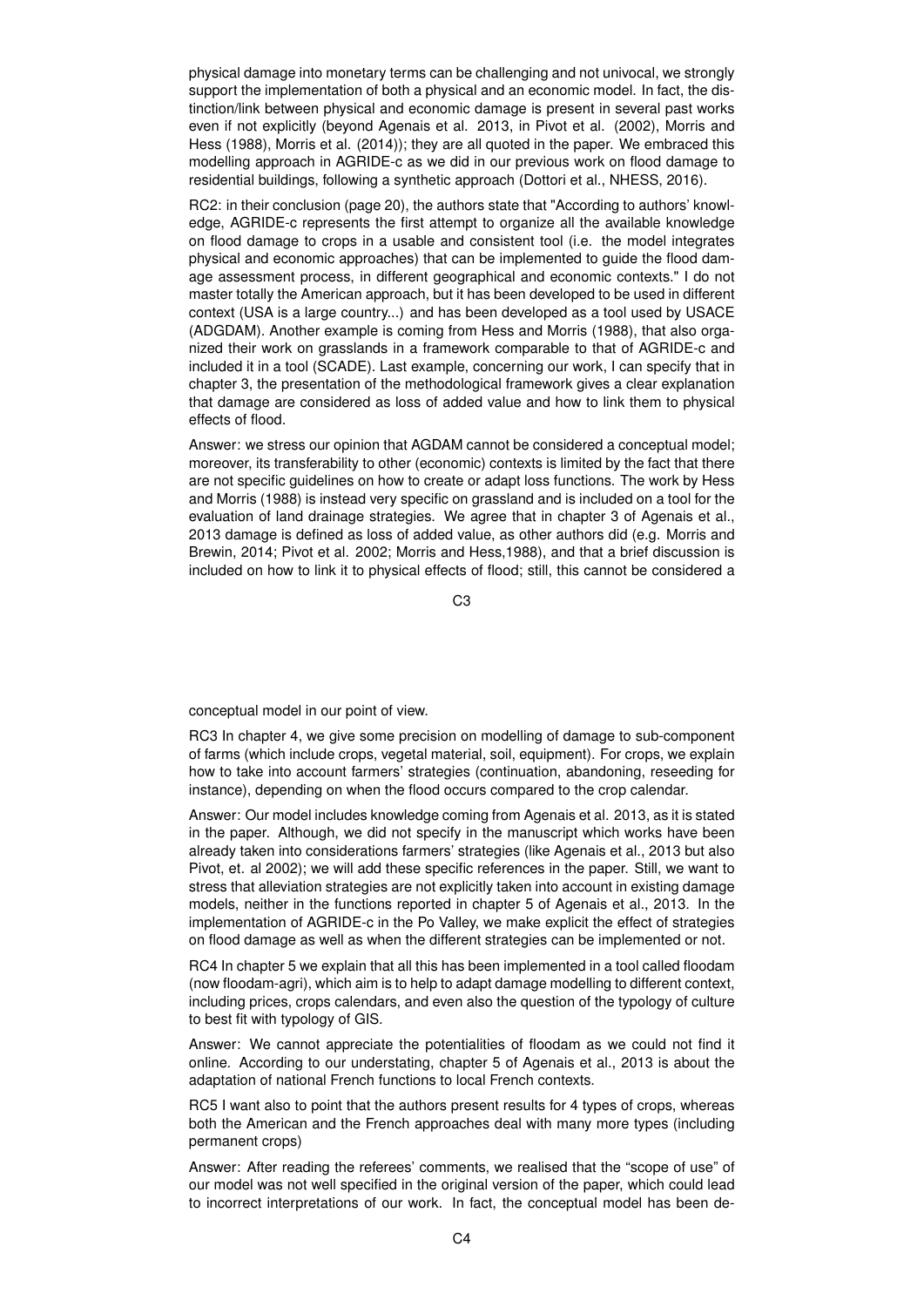signed to supply an estimation of flood damage: - to annual crops (i.e. not including perennial plants) - by considering one single culture (i.e. by not considering replacement of one culture with another one) - by limiting the time frame of the analysis to one "productive year" (i.e. not considering long term damages, e.g. loss of soil productivity in the following years); - for infrequent flooding (i.e. effect of two, or more, consecutive floods is not considered) Nonetheless, as specified at page 9 line 11-19, AGRIDE-c do not consider damage to other components/elements of the farm that may induce additional damage to crops, as, for instance, damage to machineries and equipment (e.g. the irrigation plant) that may prevent cultivation for a while. Only damage to soil is considered from the evidence that, during a flood, damage to soil and plants occurs always at the same time, differently from damage to the other components which can occur or not, independently from the damage to plants; as a consequence, damage to soil and plants is modelled together, while damage to the other components could be modelled as separated factors, not included in the conceptual model. We thank the referees to highlight this limit of the original manuscript that we will address by specifying all these aspects in the new version of the paper. Regarding the implementation in the Po Valley, its objective was not to create a comprehensive model for the estimation of flood damage to crops in the area, rather it was to exemplify how the conceptual model can be implemented in a specific context.

RC6 I feel uncomfortable with the articulation of the two parts of the article, "conceptual model" and "implementation". From figure 2, it is expected that implementation of AGRIDE-c shall take into account all the phenomena described. But when coming to the implementation, it appears that many of those phenomena are not taken into account (loss of fertility due to sedimentation or loss of quality for instance). This shall be exposed in a clearer way not to induce false expectations on the scope of the study.

Answer: We thank the referee to highlight this lack of clarity in the paper. The idea of dividing the conceptual model from its implementation was also conceived with the objective of highlighting the gap between the available knowledge on damage mecha-

C5

nisms and their drivers/explicative variables, and their present modelling capacities. In fact, in order to be generally valid in any specific context, the conceptual model must include all the phenomena which affect the final loss figure. Then, its implementation must take into account not only the specific features of the investigated context (and then the relevant phenomena) but also modelling and data availability. In the Po Valley, data and models are required to properly take into account damage to soil and loss of quality; in their absence we made simplified assumptions, highlighting also research needs. A comment will be added in the revised version of the manuscript, explaining this point, along with a table summarising the main elements and sources of revenue and cost estimation processes, considered in the application of the model in the Po Valley

RC7 Third, I think that the conceptual model is incomplete, at least for perennial crops (such as vineyard, but also grassland). First, it does not seem clear that the authors get that for some culture it may be useful to separate crops (fruits) and vegetal material (trees). This is not restricted to vineyard and orchards, but may also be important for asparagus, and even certain type of grasslands. If vegetal material is affected by flood, there may be at least two types of effect that last more than one year. For a given plot, if some plants are to be "destroyed" by a flood, it is expected that yield reduction and thus of products, but also variations of charges occur during the following years. This type of effects are for instance implicitly taken into account in Agenais et al.

## Answer: see answer to RC5

RC8: Forth, I think there are not sufficient description of the role of the direct consultation of experts for the current work. It is only said (page 7) that some experts were consulted (agronomists and representatives of the authorities responsible for agricultural damage management and compensation), that this expertise were used to produce the production costs for normal activity (page 11, figure 3), the 3 possible strategies after a flood occur (pages 12-13) and an opinion on the suitability of yield reduction model coming from our works for maize grain (page 12). As many of the implementation seem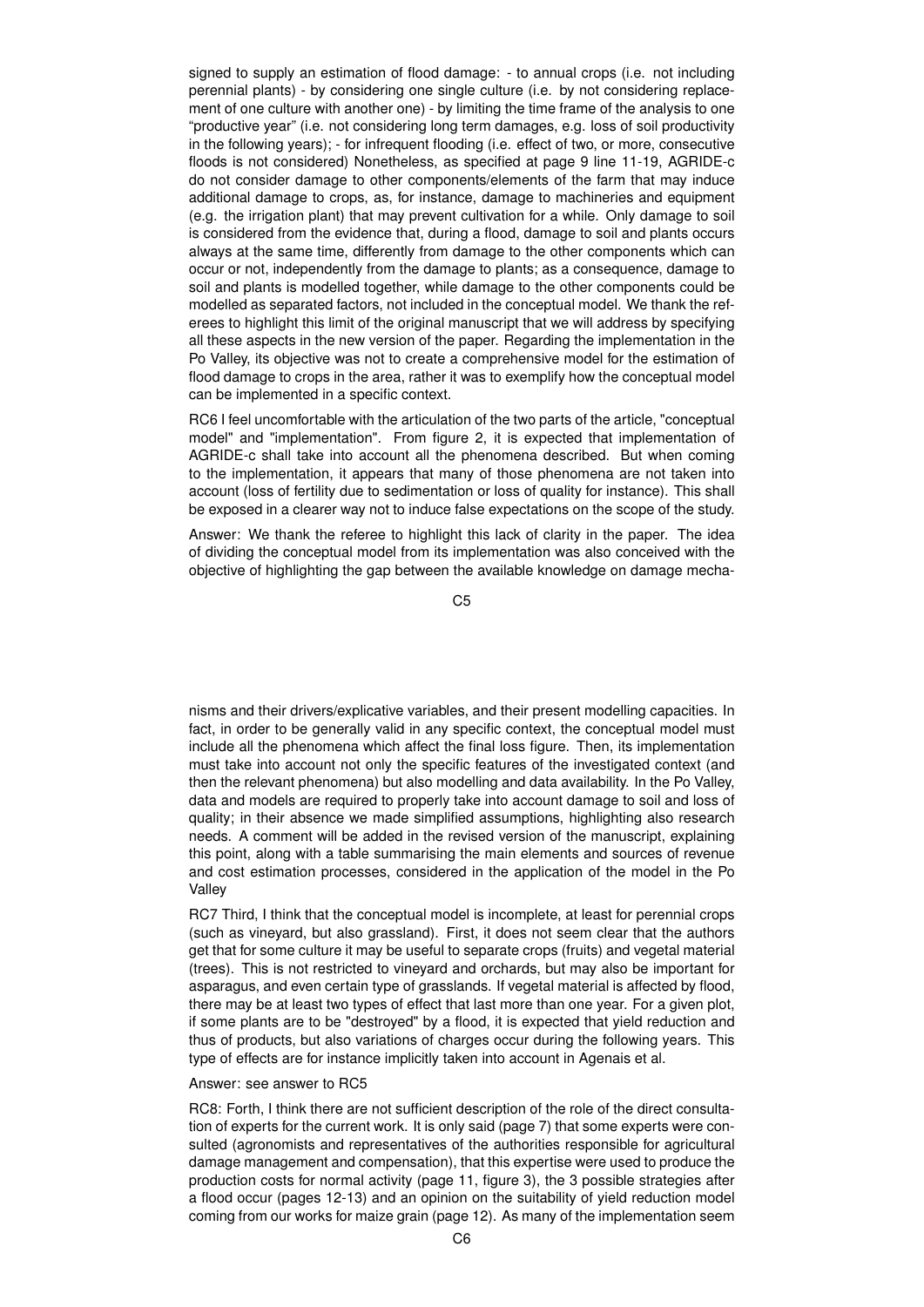to rely on the consultation of experts, I think a much more detailed description of this consultation shall be provided: how many experts has been consulted? What were their precise expertise, especially concerning flood impacts? What were their opinions on the data they provided? Have they been consulted on the results? What were their opinion on those results? What were their opinion on the transferability of those results on other context? This would strengthen this part of the work, that is almost invisible at the moment

Answer: We really thank the referee to highlight this lack in the original version of the manuscript. A new sub-section will be added to the revised version of the paper explaining the whole process of experts' involvement. Experts were involved with two main objectives. The first one is to support the definition, and validate the quality, of the conceptual model. The second one is to give suggestions/information on the implementation of the model in the Po Valley, above all regarding expected physical damage and costs. With respect to the first objective, an iterative process was followed. First, a semi-structured interview was conducted, by asking experts about the main damage mechanisms/phenomena in case of flood, possible interconnections among them, important explicative variables. In this phase, results from the literature review were proposed to experts for their judgment. In the following step, experts were asked to evaluate a draft version of the conceptual model we draw according to the literature review and results from interviews. Then, there was an iterative revision process of improved versions of the model until an agreement on its final structure was reached. With respect to the second objective, several individual meetings were organised with the aim of asking experts about context-specific information on: crops calendars, yields and prices, type, timing and costs of cultivation practices. In this phase, the transferability of the model by Agenais et al. 2013 was also discussed. Three kinds of experts were involved. One representative of the Regional Authority responsible for agricultural damage management and compensation, with more than 20 years of expertise in the management and compensation of flood damage to farms in the Lombardy Region. Two agronomists of the local association of farmers (Coldiretti Lodi), with specific

 $C.7$ 

knowledge on the investigated context and with direct experience in managing floods in the last 20 years. During the work, the two agronomists asked for data/information also to individual local farmers that were flooded in the past years, including also their viewpoint in the process. Finally, an academic economist, with specific expertise in agriculture, has been involved in validating the final model.

RC9: I would therefore recommend to be less ambitious in terms of interest of the article and to reorient it on the question of what has been necessary to adapt from previous works to a specific context. I invite the authors to be more precise on what they really include in their model, not on what they would have liked to include, because this makes things unclear for the reader. Another perspective would be to make a clear list of what that have not included. I also invite the authors to be more specific on how they have really implement their "local" model, by precising all the steps about consultations of experts. This seems important, especially for a expert-based approach. For those reasons I recommend a major revision.

Answer: we thank the referee for the comment as we think that, by addressing it, we could better specify (in the new version of the paper) which is the added value of the work (i.e. the conceptual model of available knowledge), which are its limits (i.e. the focus on the only crops component, the time frame of the analysis to one "productive year", the existing gaps between knowledge and modelling) and the implemented methodologies, above all with respect to expert 's consultation (see also answer to RC5, RC6 and RC7)

RC10 Given the scope of the article, I am not totally convinced that the state of the art analysis should be done in such a detailed way. This is more convenient for a kind of review articles. If this section should stay in such a detail version, some imprecision needs to be corrected. For instance: - P3-L16. "No model in Table 2 considers instead the behavior of farmers after the occurrence of the flood (e.g. the decision of abandoning the production or to continue with increasing production costs)..." Agenais et al. does (see chapter 4) - P3-L22. The distinction between "physically based" and "cost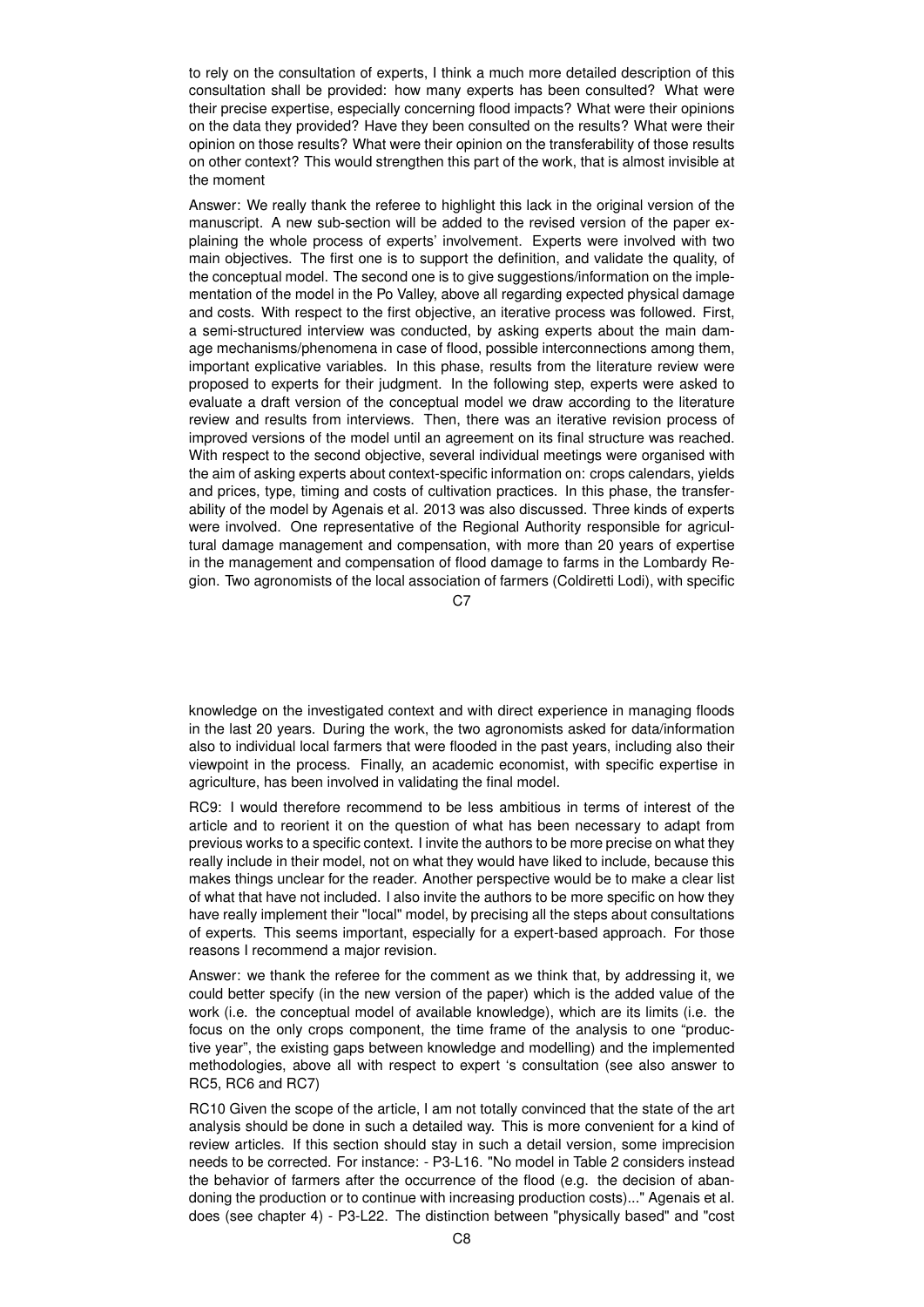based". is not clear. As formulated "cost based" models appears as simpler models where yield reduction is always total, which is not the case for "physical based" models. But for "physical based" models consequences in terms of production costs are considered. - Table 2. I am not convinced by the way some works are classified. For instance AGDAM cannot be said as "cost based", as it also consider some physical aspects on flood for yield reduction. I have not the time to check for all the works. Thus, I am not confident by what is presented in table 2. - P5-Table2 Agenais et al. present damage functions for 14 crops type, based on a detailed model of 50 crops types.

Answer: We think that the detail of the state of art is required in order to highlight research needs and then the objective of our work. We verified imprecisions suggested by the referee, individual comments are supplied: - The model by Agenais et al. (i.e. functions in chapter 5) does not explicitly take into account alleviation strategies in damage estimation. - According to us the distinction between physically-based and cost-based model is clear, laying in considering or not the estimation of physical damage. Accordingly, the AGDAM model must be correctly classified as "cost-based" - Table 2 refer only to (annual crops); this will be specified in the new version of the paper

RC11 I haven't seen the demonstration of what is promised in the abstract about "comprehensive cost-benefit analyses of risk mitigation actions". What is said in the discussion (page 17) is just that AGRIDE-c provide a way to estimate direct damage to crops, but in fact, it is only one contributions among others. I also feel that the authors did not get that for CBA purpose, it should be considered a "collective perspective", without considering possible transfers. This is not clear (see remarks on the "spreadsheet" tools). I think that should be reformulated.

Answer: The objective of the paper is to present a model and to discuss its potentialities, not demonstrating its usability. In fact, another manuscript is under preparation on the use of AGRIDE-c for the CBA of flood risk mitigation strategies in Lodi. We agree with the referee that including the potentialities of the work for CBA in the ab-

 $C9$ 

stract can lead to misunderstanding of papers' results and findings. In the new version of the paper, we'll remove reference to CBA in the abstract, limiting its discussion in the introduction/discussion sections. The CBA of flood risk mitigation strategies would require a comprehensive estimation of benefits linked to the different strategies, i.e. of the avoided loss to all exposed sectors and at different temporal scales (i.e. direct and indirect/long term damages). Present damage modelling capacity prevents comprehensive flood damage assessments, which usually include only direct damage to people and some of the exposed assets (typically residential buildings). In such a context, by allowing the estimation of the expected loss to crops in a specific flood scenario, AGRIDE-c may support more comprehensive CBAs of public risk mitigation strategies. Of course, to meet such an objective, the tool must be critically used, e.g. by considering possible transfers of losses/gains between farmers in an economic perspective, according to the temporal and spatial scales of the analysis. With respect to other available tools, we think that AGRIDE-c, by conceptualising the whole damage estimation process, may lead to more reliable and transparent estimations. More comments will be added on this point in the new version of the paper.

RC12 I haven't seen neither the demonstration that AGRIDE-c is a "a powerful tool to orient farmers' behaviour towards more resilient damage alleviation practices". I do not know in detail what is the context of management of flood and agriculture in Italy. It is not presented in the article. But, this context may have some implications on what strategy would be follow by farmers, independently of what AGRIDE-c shall demonstrate. For instance, in France, if a farmer expect to receive some compensations from "Calamités Agricoles" (a State compensation scheme) or from "Assurances Récoltes" (Private insurance), he shall have to follow some recommendations concerning what he can follow as a strategy. If he does not, he may not receive any compensation. Also, it is not clear that the consequences presented are really those supported by the farmers. If there exists some compensations in Italia, this shall be included to provide a true "financial perspective" (point of view of the farmers).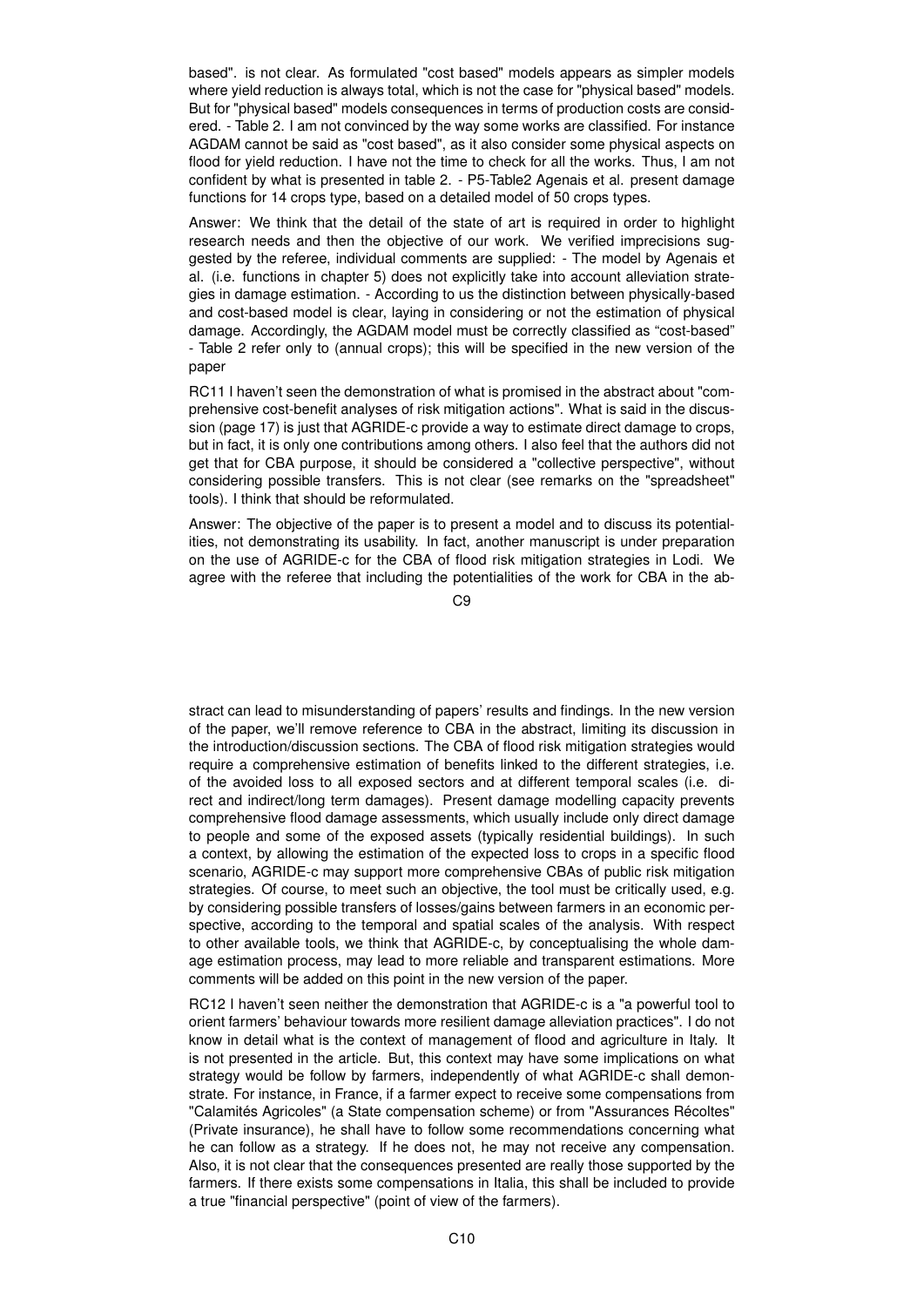Answer: We stress that the objective of the paper is to present a model and to discuss its potentialities, not demonstrating its usability. By supplying the expected damage for different types of crops and alleviation strategies (according to the expected yield reduction for different flood intensities and period of occurrence), AGRIDE-c may help individual farmers exposed to flood risk in preventing losses by supporting: the choice of the most appropriate crops to be cultivated, the choice of the best alleviation strategy to be followed once flooded, the evaluation of the opportunity to ask for a flood insurance scheme and the definition of the premium. This is a specific finding of the paper that will be better specified/commented in the new version of the manuscript. Insurance in Italy is not compulsory and is not linked to specific recommendations/strategies to be followed in case of flood.

RC13 I am not convinced by the starting line 19 on page 19, concerning the necessity of "sediment and contaminant transport models" as the authors said before that they did not find available models to estimate the effects of sediment and contamination. This appears not coherent.

Answer: The effect of sediments and contaminants transported by flooding water on the yield is well documented in the literature (see Agenais et al., 2013; AGDAM, 1985, The Multi Coloured Manual, 2013, Hussain, 1996), as stressed in the paper. Accordingly, we included this effect in our conceptual model, although (of course) the importance of the phenomenon varies from place to place, being negligible in some areas like the one investigated in the manuscript. However, hazard assessments (i.e. flood hazard maps) usually do not supply estimates of sediments and contaminants load, even in such contexts when the phenomenon plays a crucial role, avoiding the estimation of its effect on flood damage to crops. This is a limit of present tools that we want to highlight in the paper.

RC14 I think that some of the figures presenting the results shall be changed. In fact, in the title, the authors say that they analyze "damage to crops" but none of the figures clearly present a "net" damage. The reader has to make a mental effort to understand

C11

what are the damage from those figures (5 and 7): - make a difference between last point of the curve of scenario 0 and last points of three other curves for the production costs part - make a difference between a value given by a bar for scenario 0 and 3 other values for the "turnover" part - and then make a difference between the difference of turnover and the difference of production costs... Well, this should be done for the reader! This could allow to have a representation of the flood damage depending on the season of occurrence (as a function).

Answer: We thank the referee for the comment. We will improve Figures 5 and 7, explicating the value of the absolute damage. However, we want to stress that Figures 5 and 7 do not represent the damage model but they are only functional to the description of the process leading to it. The final output of the damage model is displayed in Figure 6. From this, the calculation of the damage is immediate, by multiplying the relative damage by the GP of the specific farm.

RC15 Concerning figure 1, the authors announce that relative damage is supplied by our works (Agenais et al. 2013), but this is not the case. Our results are expressed in absolute damage (see page 51 of our report). Thus, the figure 1 is an interpretation of what we have done, but this interpretation is not explained. Moreover, this interpretation is necessary incorrect, as our results are presented on a seasonal time step (3 months) whereas the time scale in the figure 1 is one month. Moreover, as seen in our reports, relative damage are maximum only in summer, for long duration, and height over 130 cm, thus it is impossible to have relative damage of 100 % for any other case. I have not verified what is announced about the presentation of the results of Forster et al., but it shall be verified.

Answer: The referee is right as we did not use absolute damage functions at pg. 51 of Agenais et al., 2013 but relative "physical damage functions" supplied in the annex (pg. 200-202), and reported in Figure 4 of the paper. In fact, the objective was to highlight differences between physically-based and cost-based approaches. On the other hand, we choose the two models to allow a direct comparison in terms of relative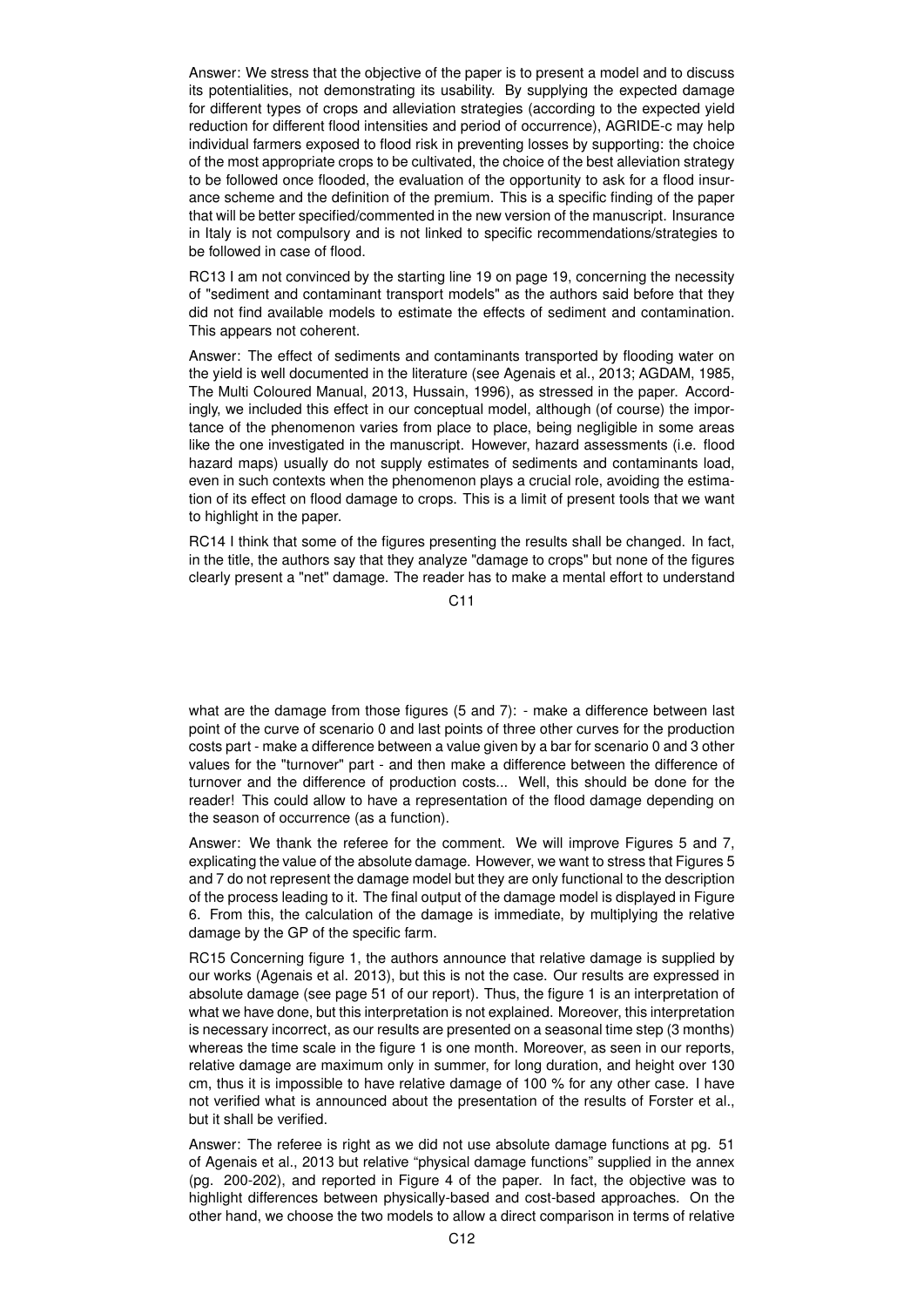damage, avoiding possible errors in transferring relative damage to absolute damage and vice versa. The physical damage functions in Agenais et al., 2013 are expressed for vegetative stages of the plant (not for three months) that we have linked to the months of the year, according to the Italian climate and cultural calendars (Initial phase: April-May, Growing phase: June, Flowering phase: July-August, Maturation phase: September-October, see Table 3). According to the functions, for a 3 days flood, a 100% physical damage occurs in the Initial phase (for any water depth value) and in the flowering phase for water depth greater than 130 cm. This is reflected in the first row of Figure 1 with a 100% peak of damage in April and July, which are representative, respectively, of the initial and flowering phases. For a 15 days flood, a 100% physical damage occur in the Initial, growing and flowering phase (for any water depth value) and also in the maturation phase, for water depth greater than 130 cm. This is reflected in the second row of Figure 1 with a 100% damage from April to July (for water depth equal to 0.4 e 0.9 m) and from April to October (for water depth equal to 1.5 m), which are representative, respectively, of the initial, growing and flowering phases, and of the whole cultural cycle. To be more clear, we'll replace Figure 1 with the one in the attachment where 100% damage is reported for the whole duration of the different vegetative stages. Although an explanation was required to clear referee doubts, we do not think that the detailed explanation of how we implemented the model must be included in the paper, as it is out of the scope of the meaning of Figure 1. Foster et al. was implemented at the best of our understanding.

RC16 I had a look at the "spreadsheet" tool, and I share some comments on it, as I understood that all the application where made thanks to it: - There is not a manual to help people use the tool, it would be nice (necessary?). - Technically this tool is not designed to produce damage function but to estimate damage for specific value of hazard. This is not very practical for a user interested in a "damage function".

Answer: The tool was designed to support analysts in the calculation of damage for a specific hazard and vulnerability context, by implementing the damage functions we

C13

derived for the Po Valley, and which are reported in Figure 6 and in the Appendix. Such functions are included in the spreadsheet but can be also partly modified (by changing revenue and costs parameters). A user-manual will be added in the new-version of the paper to increase its usability.

RC17 I have some questions on how the value coming from "Agenais" were filled, as I cannot remember that the authors asked for those values, which are not detailed in our report. - For instance, in some cases (maize, germination) yield reduction may occur for flood with a duration of 0 day, and in other cases (maize, flowering) there is no yield reduction for such flood with duration of 0 day. This may be a misunderstanding of what we developed. This leads to possible damage for a flood of 0 day and 0 cm for maize, which has no sense in our works. Such a flood is typically a flood with no consequences.

Answer: The referee is right when he says that the report by Agenais et al. does not detail model's values, which is a limit for its transferability. He is also right in saying that we did not ask for such values. In fact, given the simplicity of the functions, we made some assumptions that were supported by local experts' opinions. In particular, we used the relative physical damage functions reported in the Agenais report at pg. 200-202 (and also reported in our Figure 4) by assuming a linear increase of damage from 0 to 100% when required (see pg. 12 line 15) According to such functions, in the initial phase, any flood will lead to a 100% damage (see pg. 200 of the Agenais et al. report), and it is in this sense that figure 4 must be read, with respect to the red square related to the initial phase. On the contrary, in the flowering phase, a flood with a duration of 0 days will not lead to damage, and this is correctly reported in Figure 4 as in pg. 201 of the Agenais et al. report. While tuning the model for the Po valley we started from the model of Agenais et al., 2013 we kept the same structure, we approximated trends with very simple functions (straight lines) while defining limits of such lines by a comparison of the original model and opinions of local experts. Due to the strong imprinting of Agenais et al. 2013 on our model, we considered as honest